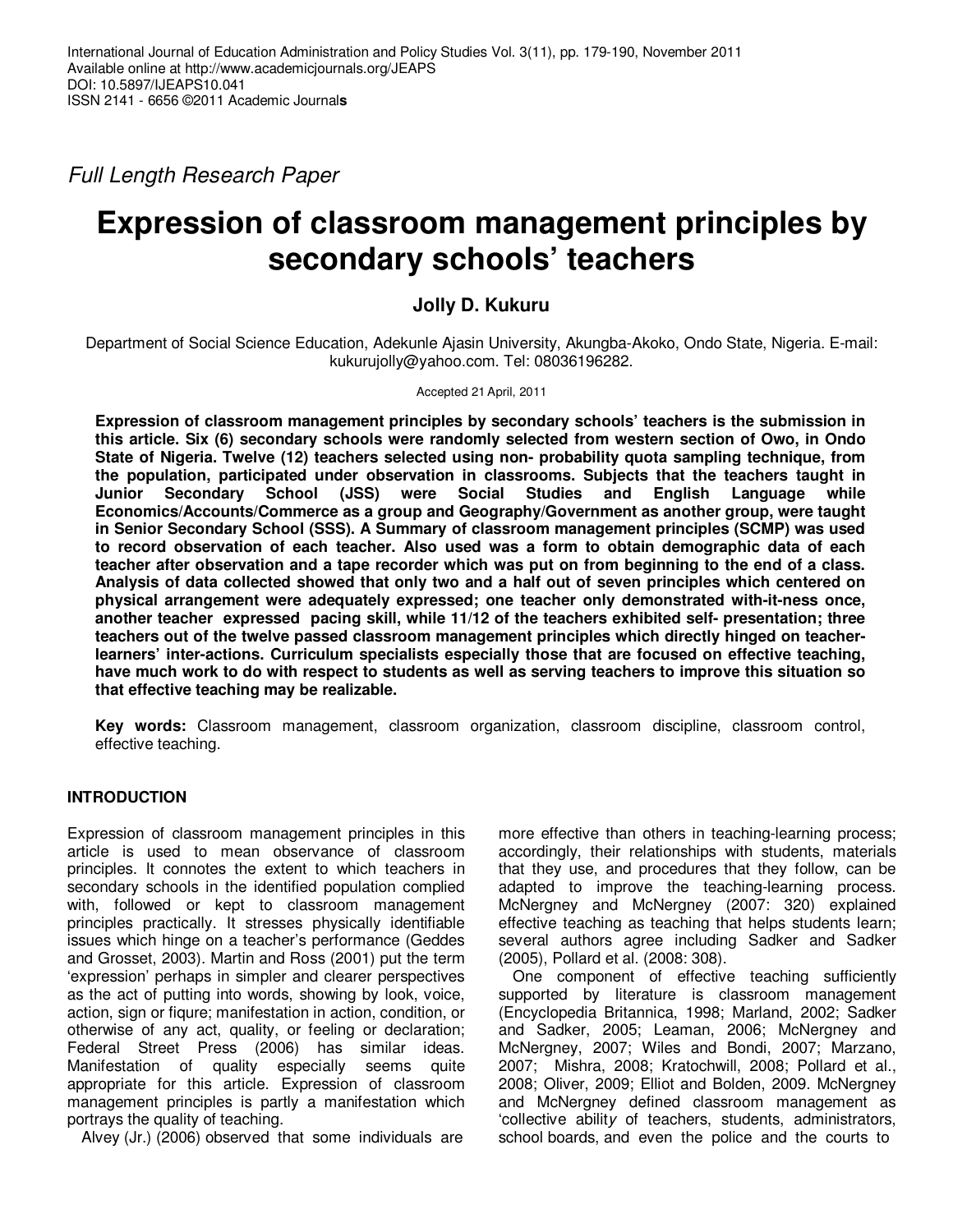establish a common framework for social and academic interactions'. Oliver (2009: 3) defined teacher-mediated classroom management practices as classroom procedures implemented by teachers in classroom settings with all students in order to teach positive social behaviour and reduce negative behaviour. Prior to this definition, Oliver referred to a definition on classroom management which was presented by Evertson and Weinstein (2006) as any action a teacher takes to create an environment that supports and facilitates both academic and social-emotional learning. Because this author could not access the definition by self, he prefers to use the same definition of Evertson and Weinstein (2006) which was quoted by Kratochwill (2008: 1). Following the presentation, classroom management has two distinct objectives: 'it not only seeks to establish and sustain an orderly environment so students can engage in meaningful learning, it also aims to enhance student social and moral growth'.

Three definitions of classroom management have been presented (McNergney and McNergney, 2007; Oliver, 2009; Evertson and Weinstein, 2006). It could be seen that the end product of the definition of McNergney and McNergney (2007) stresses inter-actions, which Oliver (2009) emphasizes behaviour, while that of Evertson and Weinstein (2006) underscores learning. In effective teaching, all the three perspectives are important. Interaction is a centre of activity based teaching or discussion which is useful in theory related subject matter (Akande 2002: 85-86; Seweje, 2004: 123). But interaction is expected to produce something in effective teaching. Behaviour may be broadly seen as any action be it abstract or concrete (comportment, conduct, or manner: Geddes and Grosset, 2003: anything done: Summers, 2007) in this context, of a student. Any action (comportment, conduct, or manner) implies possibility, several, or options. Tersely, the definition, obviously due to the emphasis of the author on disruptive behaviour', de-emphasizes the end product of the classroom that is, learning, which the definition of Evertson and Weinstein (2006) focuses on. To the effective teaching specialist, effective teaching has an ultimate goal, namely, learning, which is a relatively permanent modification in a behavioural tendency due to experience (Martin and Ross, 2001; Federal Street Press, 2006) (professional, that is, psychological perspective).

# **LITERATURE REVIEW**

The essence of classroom management to meaningful learning seems to be made clear enough by literature as would be shown below. The conditions of the classroom play their part in the effectiveness of the teachinglearning situation (Encyclopedia Britannica, 1998); every teacher must realize that the classroom environment will influence the kind of learning that occurs in that room

(Wiles and Bondi, 2007); effective teachers are good managers (McNergney and McNergney, 2007: 320), every teacher is confronted with the challenge of classroom management and the action a teacher takes in a situation could be the difference between effective teaching and chaos ( Marzano, 2007: 1); 'in a 2006 survey of Pre- K through 12th grade teachers' ( PDF, 1.82 MB) conducted by the American Psychological Association (APA), teachers identified help with classroom management and instructional skills as their top need ( Kratochwill, 2008:1); effective teachers are good organizers of academic content and instruction and good classroom management minimizes disruption and maximizes learning (Pollard et al., 2008: 308); the single commonest request for assistance from teachers is related to behaviour and classroom management and the ability of teachers to organize classrooms and manage their students' behaviour is critical to achieving positive educational results and teacher retention (Oliver, 2009: 2); effective classroom teachers require mastery of their subject matters as well as a special set of classroom management skills to be effective in the classroom (Elliot and Bolden, 2009).

It seems evident, from the fore-going, that effective teaching can hardly be possible without an appropriate classroom management system. Rudiments of classroom management principles are identifiable from the authors referred to above and others. Some highlights are: Marland (2002), a whole book which discusses classroom management virtually in most aspects. A good layout is done by Marzano (2007). The audio script touches on five main sections, namely:

1) Physical management of the classroom which is said to communicate the teacher's approach to managing instruction and learning. This arrangement includes seating, furniture, object placement, learning centres, technology and equipment required for a class, as well as decorations. Classroom materials should be organized ahead for use. The placement of desks and chairs can either facilitate or disturb the teaching enterprise. The writing board should be in a strategic position for all students to see.

2) Establish a small set of rules and procedures: between five to eight for the following areas: general classroom behaviour, beginning and ending of a period, transitions and interruptions, use of materials and equipment, group work, seatwork and teacher-led activities. Examples of each of these rules and procedures were given by Marzano (2007).

3) Interact with students on classroom rules and procedures and this should be done at the beginning of the school year. Two ways of approaching this issue are: (i) by explaining rules and procedures that the teacher had outlined and allowing students discuss them (ii) actually developing all rules and procedures with the students.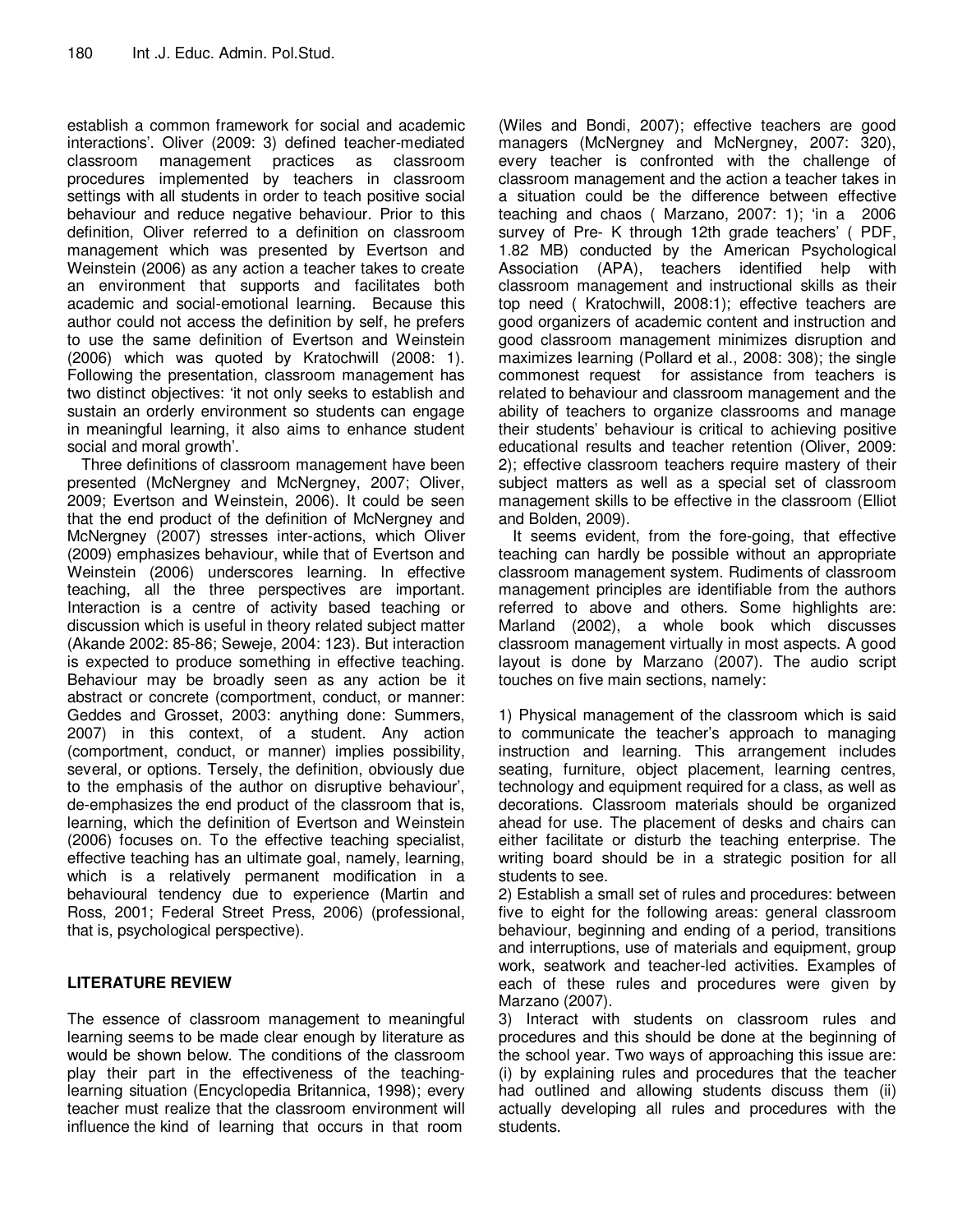4) Periodically review rules and procedures and make changes where and when necessary.

5) Use of classroom meetings that are regularly scheduled. A convenient time, of 10 to 15 min, is suggested. It was remarked that the practice will convey the message that the students have input in developing the rules and procedures.

Marzano (2007) concluded strongly that all classrooms, no matter how well behaved, need rules and procedures. To provide for a good classroom management system, teachers should express (observe, follow, comply with) the five requirements identified.

The rules and procedures of Marzano are excluded here because of writing space and to make room for other authors such as Marland (2002) and Kratochwill (2008). For example, the latter author assembled nineteen 'dos' for his primary, secondary, and tertiary positive behaviour support system capable of taking care of large groups and individuals; eight 'don'ts' were also itemized by the same author. Most of the dos and don'ts seem familiar but some of them would be included later in a summary in this introduction. It may be added that Marzano referred to Evertson and Weinstein (2006) on planning and implementation of rules and procedures. He also referred to Brophy (2006) on physical arrangement of the classroom. A noteworthy contribution of Sadker and Sadker (2005: 80), McNergney and McNergney (2007: 317), Pollard et al. (2008: 310-315), and Elliot and Bolden (2009) is a set of principles geared towards tackling disruptions and they and others are called key classroom management skills by Pollard et al. (2008). They are with-it-ness, overlapping (multi-tasking), pacing, orchestration, and self- presentation. With-it-ness was explained as the ability of the teacher to be perceptually and cognitively conscious of all that is going on in the classroom. Overlapping (multi-tasking) is ability of a teacher to attend to more than one issue simultaneously or concurrently. It seems to be an off-shoot of with-it-ness or a related skill. While the above two skills are vital in curbing disruptions, the remaining three are more general. Pacing requires appropriate decision as to when an action or activity should cease for another to ensure moderation, fairness, and democracy in handling issues. Orchestration is ability of a teacher to be knowledgeable in an array of ways of motivating all students in the classroom to learn. Self- presentation by definition is how a teacher should present self to the students. Pollard et al. (2008) identified four components of self- presentation namely: i) Believing in oneself as a teacher ii) Using nonverbal clues such as gesture, posture, movement, position in the room, facial expression iii) Voice control iv) Acting as a teacher. Kratochwill (2008: 5) quoted Brophy (2006) as saying that effective classroom management principles when correctly applied, can work across all subject areas and all developmental grade levels; they can promote students' self-regulation, reduce incidence

of misbehaviour, and increase productivity (learning).

For the purpose of this article, an extract of the above review as a summary of classroom management principles would be presented below. Because the teacher is the planner and implementer of classroom management principles, she/he should:

1) Keep a neat and/or tidy classroom.

2) Ensure that all seats and desks are well arranged to suit a method.

3) Place her/his table at a strategic point in the classroom.

4) Ensure that education media to be used for a classroom are well set ahead but not exposed.

5) Ensure that order to use each material is specified and displayed.

6) Produce/make available major classroom rules and procedures agreed upon by staff and learners.

7) Display the major classroom rules and procedures in an appropriate section of the classroom.

8) Demonstrate skills such as with-it-ness, multi-tasking (overlapping), pacing, orchestration, self -presentation.

9) Demonstrate competence in handling disruptions.

10) Teach and re-teach desirable behaviour.

11) Use non-verbal signals such as gesture, posture, movement, position in the room, facial expression, to indicate approval.

12) Disallow noise-making firmly but pleasantly.

13) Check extroverts and encourage introverts to participate.

14) Distribute questions democratically.

15) Be humane, mature, and humorous.

16) Check hidden curriculum by disallowing daydreaming or other psychological disturbances.

It may be noted that items 1 to 7 centre on space order or use of space with materials in it (physical arrangement); they form first group. Items 8 and 9 focus on particular skills of a teacher in handling disruptions, sequence in activities, and to carry all students along; so they form a separate and second group. Items 10 to 16 hinge most obviously on classroom management principles that the teacher has to be conscious of throughout the lesson (from beginning to the end). They are intricate parts of the inter-active (cyclic) process as each objective would be presented by a teacher. These principles apparently form third group for the purpose of analysis in this research. The fore-going seems to have fairly established two major points:

1) Classroom management is a vital component of effective teaching hence a classroom that is not well managed can hardly enhance learning.

2) There are principles that have been developed to ensure proper management of classrooms. If there are deficiencies, appropriate training should remedy such deficiencies (Perrot, 1992; FRN, 2004: 40; Sadker and Sadker, 2005:104; Ayeni, 2007; Ntuk, 2007; Pollard et al.,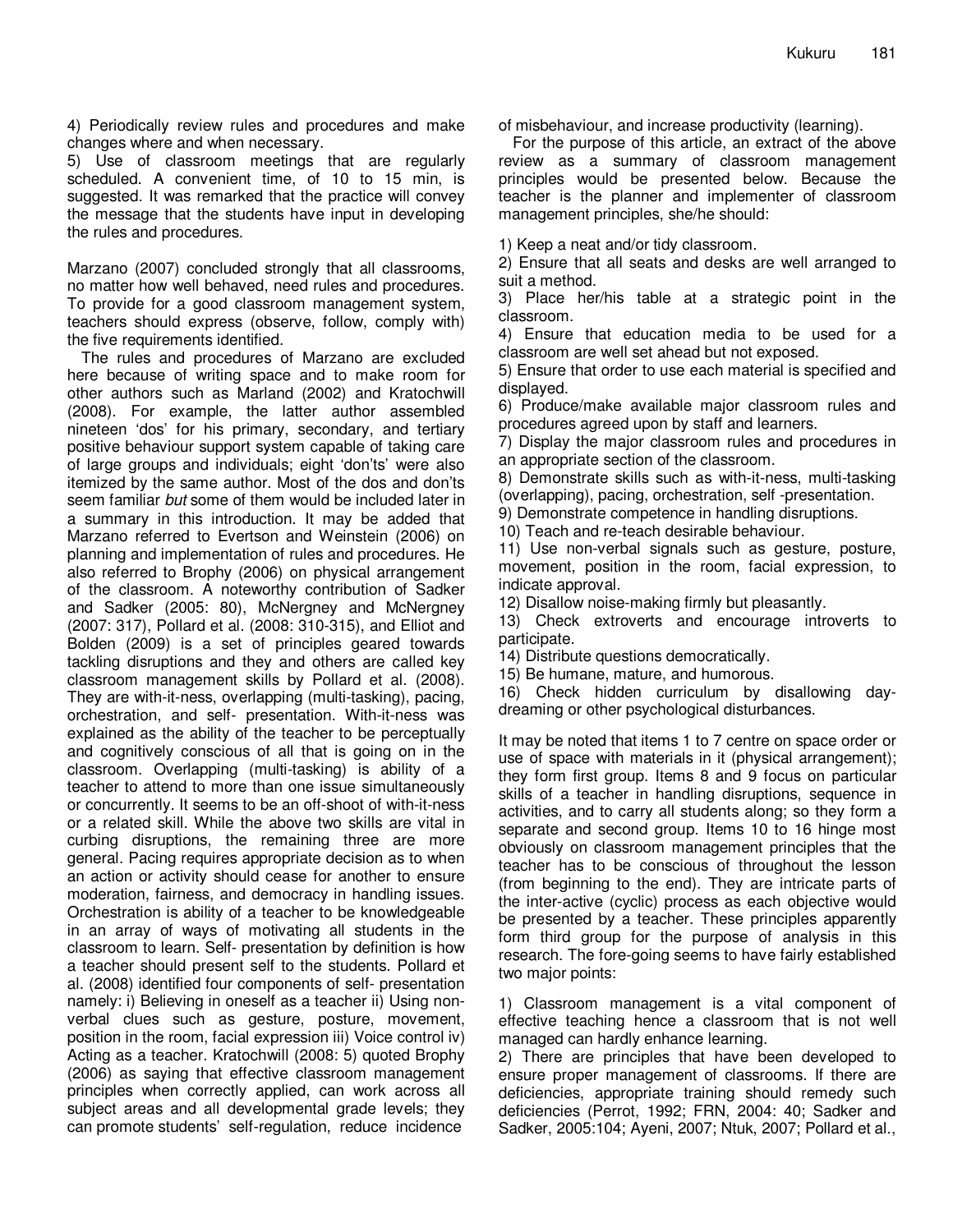# 2008).

As vital as this condition: classroom management is, in teaching, it appears that a considerable enough attention has not been paid to it in Nigerian educational research especially in journal publications. For example, in a bid to carry out this research, this author painstakingly went through all the educational journals in the main library of his university: there was not a single article that focused on classroom management but his own article only, published six years ago (Kukuru, 2003). A possible reason is that there are few specialists on effective teaching in the country. The consequences to learning and societal development may not be far-fetched.

The objective of this research is to present expression of classroom management principles by secondary schools' teachers. The article published seven years ago, referred to in the last paragraph, is old enough for another one on the subject area. Moreover, that article was theoretical. As the title suggests, this one is empirical, to disclose a prevailing situation on classroom management in schools. It is therefore geared towards increasing the journal articles on classroom management aimed at facilitating effective teaching.

# **Purpose of research**

The purpose of this research was to:

1) Determine performance of the teachers in use of space and materials (physical arrangement) of classroom management principles.<br>2) Verify performa

2) Verify performance of the teachers on competence/skills based principles of classroom management.

3) Establish performance of the teachers in classroom management principles which focus on teacher-learners' inter-actions (cyclic process).

# **Research questions**

The following are the questions which guided this research.

1) What would be the performance of the teachers in use of space with materials (physical arrangement) of classroom management principles?

2) How would the teachers fare on competence/skills based principles of classroom management?

3) How would the teachers perform in classroom

management principles which focus on teacher-learners' inter-actions (cyclic process)?

# **Research hypotheses**

Three null hypotheses would be tested in this research. They are:

(1) There will be no significant difference between positive performances compared to negative performances of the teachers that would be observed in the use of space with materials (physical arrangement) of classroom management principles.

(2) There will be no significant difference between positive performances compared to negative performances of the teachers that would be observed on competence/skills based principles of classroom management.

(3) There will be no significant difference between positive performances compared to negative performances of the teachers that would be observed under classroom management principles which focus on teacher-learners' inter-action (cyclic process).

These hypotheses would be tested at 0.05 level of significance.

### **RESEARCH METHODOLOGY**

### **Research design**

The design of this research was observational: service teachers were observed in their classes and recordings were made following defined aspects of classroom.

### **Population of research**

All public secondary schools in western section of Owo, in Ondo State of Nigeria, formed the population of this research.

### **Sample of research**

Six (6) secondary schools: junior and senior, were randomly selected from the population. Twelve (12) teachers were selected using non-probability quota sampling technique, from the six secondary schools that is, two (2) teachers from each school. For efficiency, limited number of teachers was needed. Moreover, because the researcher's teaching subject is in the social sciences, the required number of teachers had to be selected from social sciences related subjects. These issues/considerations informed the adoption of non-probability sampling technique in order to pick two teachers whose teaching subjects should be in the social sciences related areas. Subjects that the teachers taught in Junior Secondary School (JSS) were Social Studies and English Language. Subjects that the teachers taught in Senior Secondary School (SSS) were Economics/Accounts/Commerce as a group and Geography/Government as another group.

#### **Instruments for research**

Three instruments were used to obtain data in this research as follows:

A) A summary of classroom management principles (SCMP) developed by the researcher, was the major instrument. It contained sixteen items: 1 to 7 centred on use of space with materials, 8 and 9 were on competence/skills of teachers to handle disruptions, sequence in activities, and to carry all students along,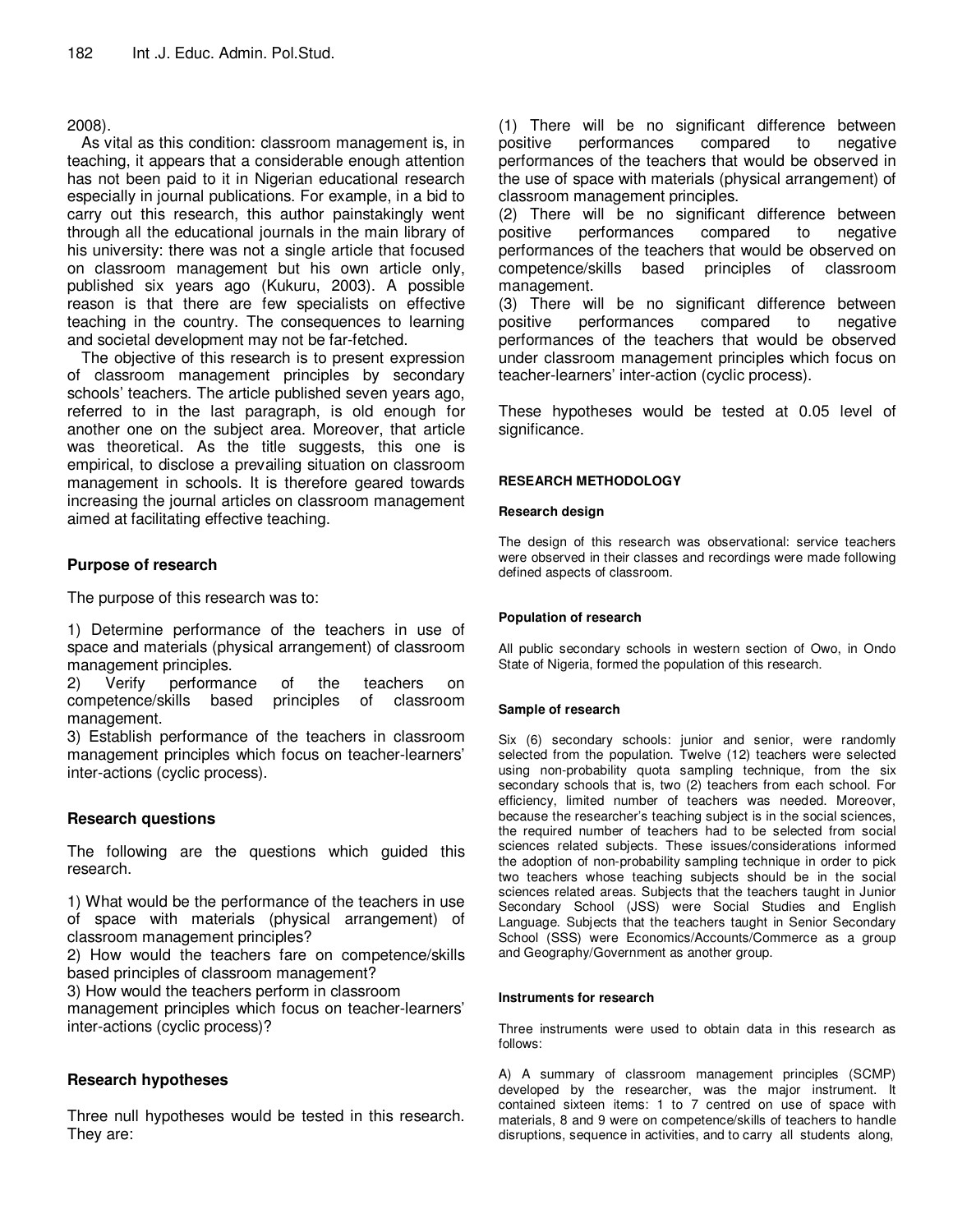and 10 to 16 focused on teacher-learners' inter-actions (cyclic process). The items (in the instrument) were informed by authors spanning the last two decades: Mager (1991); Tattum (1992); Cohen and Minion (1992); Kukuru (1999); Marland (2002); Leaman (2006); McNergney and McNergney (2007): Marzano 2007; Mishra (2008); Pollard et al. (2008); Kratochwill (2008); and Elliot and Bolden (2009). There were eight other (17 to 24) supportive items, namely, subject taught by teacher, class taught, topic of the lesson, objectives presented by teacher, duration of class/observation, name of school, main method used by teacher, and date.

B) Form to obtain demographic data from teachers that were observed.

C) Tape recorder to record each inter-action in classroom.

#### **Validity and reliability of instrument**

The instrument was validated by adapting Thurstone's equal appearing interval scale. Initially 50 items related to expression of classroom management principles were sent out to a panel of 25 judges that were requested to rate each statement from high to low in terms of degree of intensity on a 7 point scale: very high, high, slightly above average, average, slightly below average, low, very low. The number of judges that rated each item as very high were multiplied by 7 points; the same was done for high, slightly above average, average, slightly below average, low , very low. For each item, the values of the multiplication for each category of rating were added together and divided by 25: the number of judges. This process was carried out for each of the 50 items to determine the mean value for each. After determining the weight of each item, 24 items were selected for inclusion in the final instrument on the basis that they covered the scale with equal intervals between any two consecutive items.

 To ensure the reliability of the instrument, the test-retest method of estimating reliability was used. Twenty (20) Principals from another population (different from the Local Government Area) were requested to rate two teachers each when teaching in their schools using the instrument. The same process was carried out by the same 20 principals in an interval of two weeks on the same two teachers rated in the first observations. The two different ratings of the principals were subjected to Pearson Product Moment Correlation Statistics. The index of correlation 'r' obtained was 0.81.

#### **Method of data collection**

The above stated three instruments were used to obtain data personally (by the researcher) as follows:

1) A copy of the paper (containing the sixteen items of the major instrument and the supportive eight items) was used for each class/teacher and recordings were made in terms of comments, remarks, and frequencies of occurrence of principles on classroom management that were observed. The supportive items required specifics which were supplemented by information obtained through the demographic data form.

2) A copy of the form for demographic data was handed over to each teacher after she/he ended her/his class, to fill and the form was collected immediately after filling by each teacher.

3) The tape recorder was put on once a class started, and recorded the whole class inter-actions and was put off, at the end of the class. All observations were carried out by the researcher for uniformity in recording.

#### **Method of data analysis**

Frequencies, percentages, and Chi-Square  $(X^2)$  statistics were

used to analyze data collected because the data appeared not to require more sophisticated analysis or further probing.

## **RESULTS**

Results obtained from analysis of data collected now follow on tables.

### **Items 1 to 7 are as follows; the teacher should:**

1) Keep a neat and/or tidy classroom.

2) Ensure that all seats and desks are well arranged to suit a method.

3) Place her/his table at a strategic point in the classroom.

4) Ensure that education media to be used for a classroom are well set ahead but not exposed.

5) Ensure that order to use each material is specified and displayed.

6) Produce/make available major classroom rules and procedures agreed upon by staff and learners.

7) Display the major classroom rules and procedures in an appropriate section of the classroom.

### **Items 10 to 16 are as follows; the teacher should:**

10) Teach and re-teach desirable behaviour.

11) Use non-verbal signals such as gesture, posture, movement, position in the room, facial

expression, to indicate approval,

12) Disallow noise-making firmly but pleasantly.

13) Check extroverts and encourage introverts to participate.

- 14) Distribute questions democratically.
- 15) Be humane, mature, and humorous.

16) Check hidden curriculum by disallowing daydreaming or other psychological disturbances.

### **Testing of hypotheses**

Three hypotheses are tested in this research.

### **Hypothesis 1**

The hypothesis states that there will be no significant difference between positive performances compared to negative performances of teachers that would be observed in the use of space with materials (physical arrangement) of classroom management principles. Table 1b provides data for testing of this hypothesis. The Chi-Square  $(X^2)$  value for the comparison is 7.840 at 0.005 levels of significance. It means that the negative performances (expressions) of the teachers are significantly different from the positive performances of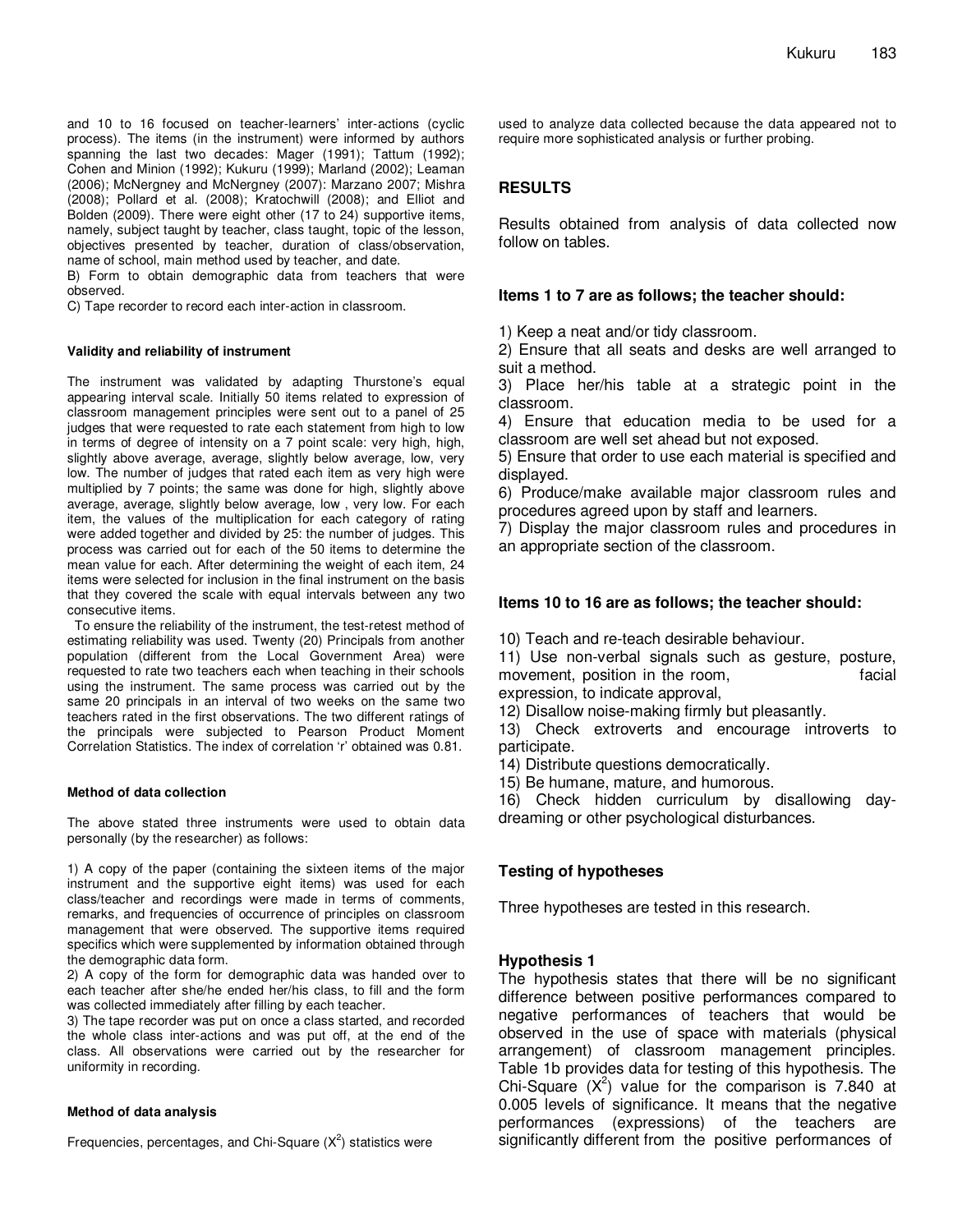the teachers with regard to use of space with materials (physical arrangement). Therefore, the hypothesis is rejected.

# **Hypothesis 2**

The hypothesis states that there will be no significant difference between positive performances compared to negative performances of teachers that would be observed on competence/skills based principles of classroom management. Table 2 b provides information to test this hypothesis. The Chi-Square  $(X^2)$  value for a group of skills (five) is significant in favour of negative performances: 16.000 at 000 levels of significance. The skill that was separated, namely, competence in handling of disruption, is in an in comparably perfectly negative situation (0%:100%) against the single teacher that experienced it. These findings show that the negative performances (expressions) of the teachers are significantly different from positive performances of the teachers on competence/skills based principles of classroom management. Therefore, hypothesis 2 is rejected.

# **Hypothesis 3**

It states that there will be no significant difference between positive performances compared to negative performances of the teachers that would be observed under classroom management principles which focus on teacher- learners' inter-actions (cyclic process). Table 3b provides fiqures to test this hypothesis. The Chi-Square  $(X<sup>2</sup>)$  value is 33.640 at 0.000 levels of significance. It implies that negative performances (expressions) of the teachers are significantly different from the positive performances of the teachers on classroom management principles which focus on teacher-learners' inter-actions (cyclic process). Therefore, hypothesis 3 is rejected.

# **DISCUSSION**

Hypothesis 1 was rejected because the negative performances (expressions) of the teachers with regard to use of space with materials (physical arrangement) were significantly higher than their positive performances. The teachers performed well in two and a half out of seven items, namely, neat/tidy classroom, arrangement of seats and desks of learners, and use of writing-board. Teacher's table was virtually not available, educational media were grossly inadequate: one teacher only (of geography), used material beyond writing-board and order to use such material; classroom rules were not found in any classroom. The situation appears not good enough and the blame may be on both the system:

educational administrators perhaps starting from policy makers at the top and the teachers. Teacher's table was not available because the teachers had their tables in their staff rooms, so each teacher went to handle each lesson and left the classroom. Nevertheless, there may be need for a table to be put in each class for use of each teacher for a lesson so that a well placed teacher's table may play its role in classroom management.(Marland, 2002: 43). Conversely, most of the other directly relevant authors at this author's disposal (Sadker and Sadker, 2005: 77-82; Leaman, 2006; McNergney and McNergney, 2007: 316-318; Marzano, 2007; Mishra, 2008: 152-158; Pollard et al., 2008:310-315; Kratochwill, 2008; Elliot and Bolden, 2009; Oliver, 2009) appear to be silent or de-emphasize teacher's table in classroom management. Their silence/de-emphasis suggests that use of teacher's table may become outdated. It also suggests that teacher's table may be more important at the primary school level than at the secondary school level. Younger learners, at the primary school level, require more attention especially in relation to security which requires the presence of a teacher in most of the school hours. Furthermore, various/appropriate sitting arrangements of learners are well discussed by the authors. The discussion suggests that such suitable arrangements are more important to classroom management than availability of a teacher's table in the classroom.

Grossly inadequate teaching media situation could hardly be excused. No matter the inadequacies from administrators, a resourceful and creative teacher has numerous materials: ready made and improvised, to enhance presentation of an objective. Biggs (2003:80) observed that we learn through different sense modalities hence if a sense modality re-inforces another, the more effective that learning becomes. Marzano (2007: 3) noted that classroom materials' needs are as varied as the numerous kinds of courses and should be organized and ready for use. Thus the teachers were to blame in this regard; laziness or non-challant attitude might have contributed. Finally, classroom rules were not found in any classroom. Actually, none of the classrooms was self–containing, that is, containing equipment and security apparatus. Most of the classrooms (if there was any) had no keys to lock them up.

The conclusion under testing of hypothesis 2 was that the negative performances (expressions) of the teachers were significantly different from the positive performances of the teachers on competence/skills based principles of classroom management. The findings showed (Table 2a) that the teachers performed best in self-presentation followed by orchestration. One teacher showed with-itness once, and another was good in pacing her lesson. There were no disruptions in classrooms of eleven teachers but the only teacher that experienced disruption did not handle it well. It may be noted that selfpresentation and orchestration are similar in certain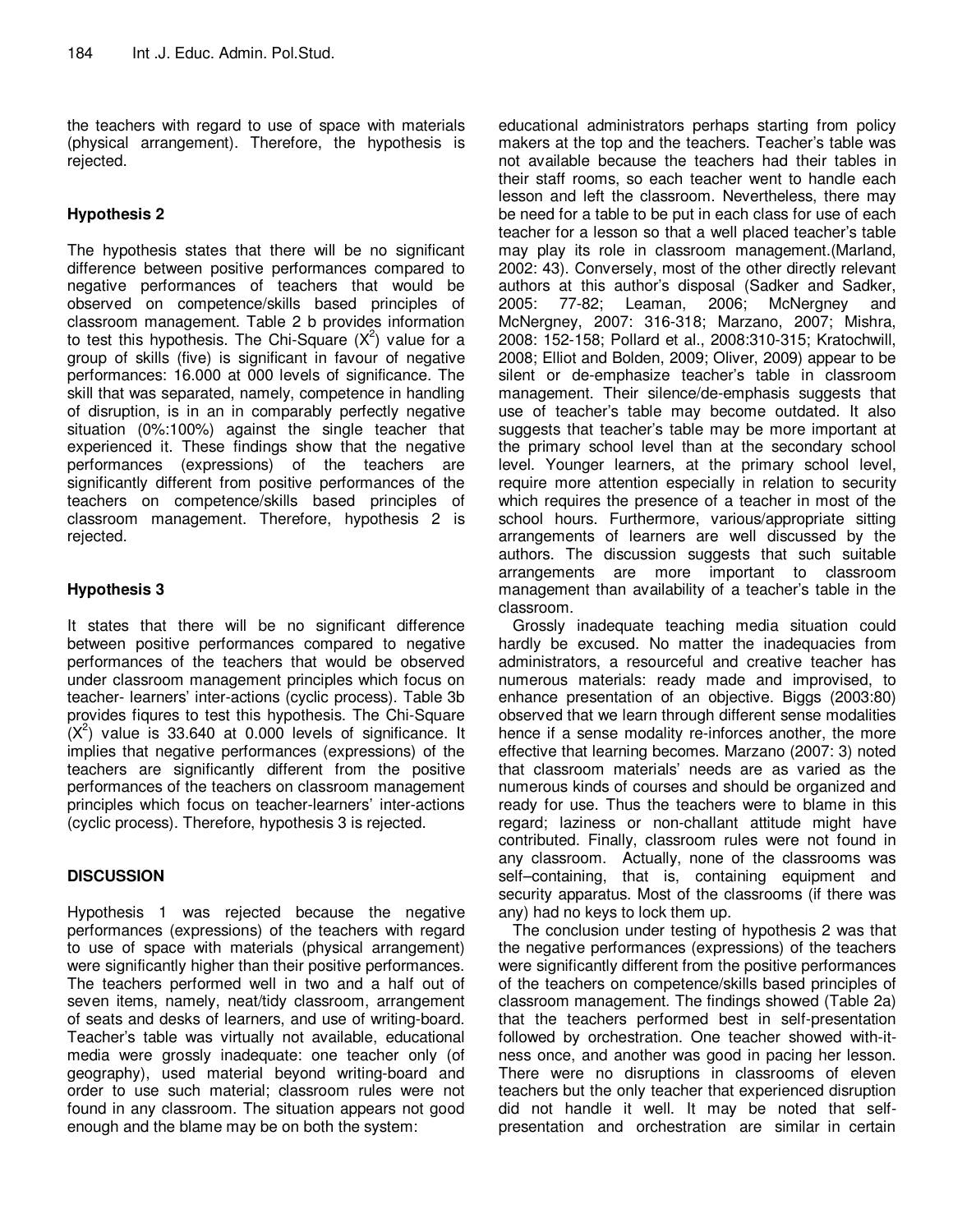dimensions especially in relation to methodology. Both of them tend to show a teacher as performer as Marland (2002: 97) put it. In another sense, they depict the teacher as being in charge or carrying the learners along. While these are good traits on their own, they require balance through with-it-ness, pacing, and multi-tasking (over-lapping) which are more intricately required in successful inter-action (Pollard et al., 2008: 310-315; Elliot and Bolden, 2009). Only one teacher displayed with-it-ness once; all other teachers where it was necessary, failed to use it: (their eyes were not in the back (Sadker and Sadker, 2005: 80; Leaman, 2006: 92- 93; McNergney and McNergney, 2007: 317). Pacing especially seems outstanding among the five principles (Pollard et al., 2008: 311). A teacher that fails to pace her/his procedure critically can hardly teach successfully. That is a reason why the only teacher that paced her lesson well had best score (71.42%) among the teachers observed (serial number III on Table 2a and 3 a). Effective teaching was fundamentally wanting where eleven out of twelve  $(11/12 = 85.71%)$  teachers were not marked in pacing their lessons. The only one teacher that had disruption (serial number VI on Table 2a) did not show competence: she harshly commanded the learner from another classroom to leave. It was obvious enough that harshness and authoritarianism including physical beating of students still pervaded most secondary schools in the environment. Principals and educational administrators from the ministry need to realize that learners would learn better under friendly, pleasant, and democratic atmosphere ( Marland, 2002: 104-106, 26-36; Sadker and Sadker, 2005: 80-81; Leaman, 2006; McNergney and McNergney, 2007: 317-319; Marzano, 2007: 4-5; Kratochwill, 2008: 3-4; Pollard et al., 2008: 310; Oliver, 2009: 4; Elliot and Bolden, 2009).

Outcome on testing of hypothesis 3 was that the negative performances (expressions) of the teachers were significantly different from the positive performances of the teachers on classroom management principles which hinge on teacher-learners' inter-actions (cyclic process). Further analyses were carried out using percentage of total score of each teacher on the seven items on Table 3a. The analyses are shown on Tables 3c and 3d. There is significant difference between positive performances compared to negative performances of classroom management principles which focus on teacher-learners' inter-actions (cyclic process). At 40% pass level, 3/12 (25%) of the teachers passed while 9/12  $(75%)$  failed. The  $X^2$  value is 25.000 at 0.00 levels of significance. Table 3a shows the spread: a whole of one third (4/12) of the teachers (serial numbers II, IV, V, and XI) scored zero in the seven items. Three teachers (serial numbers VII, X, and XII) had one each; followed up-ward by two others (serial numbers I and X) that scored two each; all these teachers failed. One of these teachers (serial number VI) was second in position in relation to distributing questions democratically (item 14) but still

failed because the teacher was not versatile enough. Ability to distribute questions fairly well and being effective required balance from a whole of five other principles (conditions): with-it-ness, overlapping/multitasking, pacing, orchestration, and self presentation (Sadker and Sadker, 2005; 80-81; McNergney and McNergney, 2007: 317; Pollard et al., 2008: 310-315). Really, as the researcher observed through, his clear impression was that one teacher only (serial number III) was successful out of the twelve teachers in classroom management (ignoring the general inadequacies highlighted in the first group (Table 1a for Items 1 to 7 which affected that teacher) before analysis of data. That impression was confirmed after the analysis of data. Table 3a shows it: the teacher was among the best in second group (2/5) and singly performed best in the third group with (5/7:71.42%. The other two teachers that passed are apparently significantly far away from her with 42.9% each. Below 50% score in education is below merit hence not desirable; good (presentable) score starts from 60% which that teacher only, had. She did not appear to be used to non-verbal signals but spoke moderately (voice control: Pollard et al., 2008; Elliot and Bolden, 2009) to correct/check or teach desirable behaviour. Noise–making did not particularly evolve for her to contend with in her classroom.

# **Conclusion**

This research was on expression of classroom management principles by secondary schools teachers. Findings show that:

1) Only two and a half principles out of seven were adequately expressed namely, materials/ space order or use, and writing-board; other principles were either not or inadequately expressed by the teachers in relation to physical arrangement.

2) On issues that bordered on competence/skills of the teachers, which were summarized in two items, only one out of twelve teachers demonstrated with-it-ness; another teacher paced her lesson well; and the only teacher that experienced disruption could not manage it well.

3) On teacher-learners' inter-actions (cyclic process) only three teachers passed, nine teachers failed; average of total score was one and half over seven.

These findings depict inadequate expression of classroom management principles by teachers in the population of this research.

It seems that classroom management (as an issue and a field of research) has not been given its deserved attention in the population of this research. Based on theory as seen under introduction, effective teaching can hardly be realized without good classroom management and without effective teaching, true learning would be wanting. If true learning is far-fetched, the essence of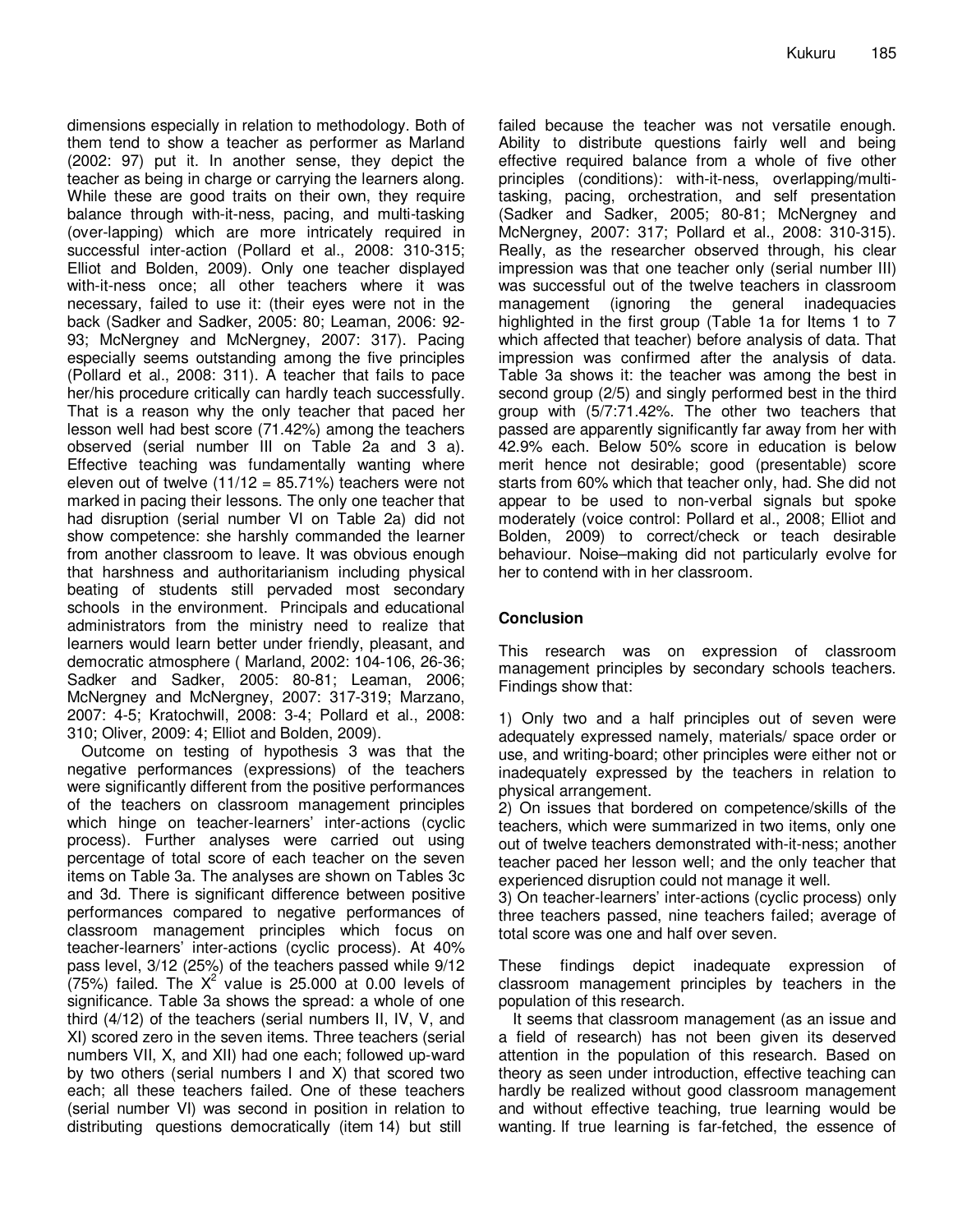|                           | Name of school of    |                             |       |       |      | 4                          |                    |              |              |              | Total score of each           | Percentage of the Average                            |
|---------------------------|----------------------|-----------------------------|-------|-------|------|----------------------------|--------------------|--------------|--------------|--------------|-------------------------------|------------------------------------------------------|
| SN                        | each teacher         | Type of secondary school    |       | 2     | 3    | A                          | В                  |              | 6            |              | teacher on the<br>seven items | of positive performances<br>to negative performances |
|                           | <b>SCAGS</b>         | <b>JSS</b>                  |       |       |      |                            |                    | 0            | 0            | 0            | 21/2/7                        |                                                      |
| Ш                         | <b>SCAGS</b>         | <b>JSS</b>                  |       |       | 0    |                            |                    | 0            | 0            | 0            | 2 1/2/7                       |                                                      |
| Ш                         | IC.                  | <b>JSS</b>                  |       |       | 0    |                            |                    | $\mathbf{0}$ | $\mathbf{0}$ | $\Omega$     | 2 1/2/7                       |                                                      |
| IV                        | IC                   | <b>JSS</b>                  |       |       | 0    |                            |                    | 0            | 0            | $\Omega$     | 2 1/2/7                       |                                                      |
| V                         | <b>MHS</b>           | <b>JSS</b>                  |       |       | 0    |                            |                    | 0            | 0            | 0            | 2 1/2/7                       |                                                      |
| VI                        | <b>MHS</b>           | <b>JSS</b>                  |       |       | 0    | 0                          |                    | 0            | 0            | 0            | $^{2}/7$                      |                                                      |
| VII                       | <b>SCAGS</b>         | SSS                         |       |       | 0    |                            |                    | $\mathbf{0}$ | 0            | 0            | 2 1/2/7                       |                                                      |
| VIII                      | <b>SCAGS</b>         | SSS                         |       |       | 0    |                            |                    | 0            | 0            | 0            | 2 1/2/7                       |                                                      |
| IX                        | IС                   | SSS                         |       |       | 0    |                            |                    | $\mathbf{0}$ | $\mathbf{0}$ | $\Omega$     | 2 1/2/7                       |                                                      |
| X                         | IC                   | SSS                         |       |       | 0    |                            |                    |              | 0            | 0            | $3 \frac{1}{7}$               |                                                      |
| XI                        | <b>MHS</b>           | SSS                         |       |       | 0    |                            |                    | 0            | 0            | 0            | 21/7                          |                                                      |
| XII                       | <b>MHS</b>           | SSS                         |       |       | 0    |                            | $\Omega$           | $\mathbf{0}$ | $\mathbf{0}$ | $\mathbf{0}$ | 21/7                          |                                                      |
| 12 teachers<br>altogether | 6 schools altogether | 2 types of secondary school | 12/12 | 12/12 | 0/12 | Writing board<br>$=$ 11/12 | Others $=$<br>0/12 | 1/12         | $^{0/12}$    | 0/12         | Average = $2\frac{1}{2}$      | 36:64                                                |

**Table 1a.** Expression of classroom management principles by the teachers on use of space with materials: Physical arrangement: Items 1 to 7.

1 Means expressed classroom management principle; 0 Means not expressed classroom management principle; Item  $4a = \frac{1}{2}$ : Writing board; Item  $4b = \frac{1}{2}$ : Other teaching media JSS Means junior secondary school; SSS means senior secondary school; SCAGS, IC, MHS, are abbreviations of dual names of secondary schools that participated. Their full names are: ; SCAGS: St. Catherine's Anglican Grammar School, Owo, junior and senior secondary schools = Two schools ; IC: Imade College, Owo: junior and senior secondary schools = Two schools; MHS: Methodist High School, Owo: junior and senior secondary Schools = Two schools

Total number of schools = 6; Two teachers from each school = 12 teachers that were observed.

Table 1b. Chi-square (X<sup>2</sup>) comparison of positive to negative performances of the teachers on use of space with materials: Physical arrangement (Items 1 to 7) on Table 1a.

| Average score of the<br>twelve teachers on<br>physical arrangement<br>(PA) | Percentage of average<br>score of the twelve<br>teachers on physical<br>arrangement (PA) | Remainder score of the<br>average of the scores of<br>the twelve teacher on<br><b>PA</b> | Percentage of remainder<br>score of the average score<br>of the twelve teachers on<br><b>PA</b> | Mean | <b>Standard</b><br>deviation | Chi-<br>Sauare<br>$(X2)$ value | Degree of<br>freedom | Table<br>value | Significance<br>level | Remark      |
|----------------------------------------------------------------------------|------------------------------------------------------------------------------------------|------------------------------------------------------------------------------------------|-------------------------------------------------------------------------------------------------|------|------------------------------|--------------------------------|----------------------|----------------|-----------------------|-------------|
| $2\frac{1}{2}$ /7                                                          | 36                                                                                       | $4\frac{1}{2}$ /7                                                                        |                                                                                                 | .640 | 0.4824                       | 7.840                          |                      | 3.841          | 0.005                 | Significant |

education especially curriculum and instruction would be colossal waste besides hindering society from progressing.

# **RECOMMENDATIONS**

Following are recommendations that may improve

the level of classroom management in the population of this research.

1) Principals with the help of Ministry of Education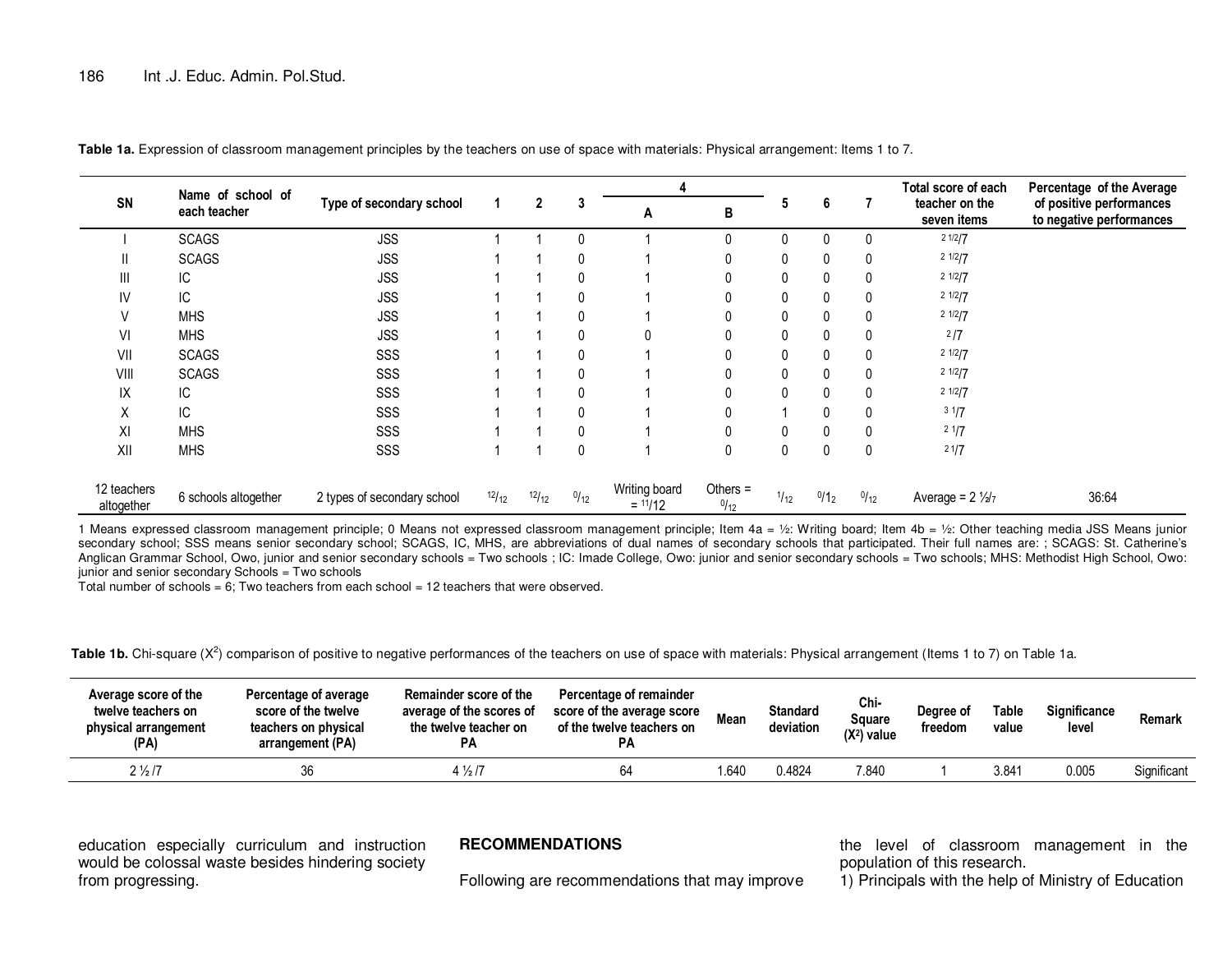|                              |                                         |                                   |                      |                    |        | 8: Has five units |                       | 9                                       | <b>Total</b>                                  | <b>Total</b>                    | Percentage of the                                                             | Percentage of                                                         |  |
|------------------------------|-----------------------------------------|-----------------------------------|----------------------|--------------------|--------|-------------------|-----------------------|-----------------------------------------|-----------------------------------------------|---------------------------------|-------------------------------------------------------------------------------|-----------------------------------------------------------------------|--|
| SN                           | Name of<br>school of<br>each<br>teacher | Type of<br>secondary<br>school    | With-<br>it-<br>ness | Multi -<br>tasking | Pacing | Orchestration     | Self-<br>presentation | Competence in<br>handling<br>disruption | score of<br>each<br>teacher for<br>8          | score of<br>each<br>teacher for | average of positive<br>performances to<br>negative performances<br>for item 8 | positive<br>performances to<br>negative<br>performances for<br>item 9 |  |
|                              | <b>SCAGS</b>                            | <b>JSS</b>                        | $\Omega$             | 0                  |        | 0                 |                       | <b>ND</b>                               | $\frac{1}{5}$                                 | <b>ND</b>                       |                                                                               |                                                                       |  |
|                              | <b>SCAGS</b>                            | <b>JSS</b>                        | $\Omega$             | 0                  |        | 0                 |                       | <b>ND</b>                               | $\frac{1}{5}$                                 | <b>ND</b>                       | $\overline{\phantom{0}}$                                                      |                                                                       |  |
|                              | IC                                      | <b>JSS</b>                        |                      | 0                  |        | 0                 |                       | <b>ND</b>                               | 2/5                                           | <b>ND</b>                       |                                                                               |                                                                       |  |
| IV                           | IC                                      | <b>JSS</b>                        |                      | $\mathbf{0}$       |        | 0                 |                       | <b>ND</b>                               | 1/5                                           | <b>ND</b>                       |                                                                               |                                                                       |  |
|                              | <b>MHS</b>                              | <b>JSS</b>                        | $\Omega$             | 0                  |        | $\mathbf{0}$      |                       | <b>ND</b>                               | $\frac{1}{5}$                                 | <b>ND</b>                       |                                                                               |                                                                       |  |
| VI                           | <b>MHS</b>                              | <b>JSS</b>                        |                      | 0                  |        |                   |                       | 0                                       | 2/5                                           | 0/1                             |                                                                               |                                                                       |  |
| VII                          | <b>SCAGS</b>                            | SSS                               |                      | 0                  |        | 0                 |                       | <b>ND</b>                               | $\frac{1}{5}$                                 | <b>ND</b>                       |                                                                               |                                                                       |  |
| VIII                         | <b>SCAGS</b>                            | SSS                               |                      | 0                  |        | 0                 |                       | <b>ND</b>                               | $\frac{1}{5}$                                 | <b>ND</b>                       |                                                                               |                                                                       |  |
| ΙX                           | IC                                      | SSS                               | 0                    | $\mathbf{0}$       | 0      |                   |                       | <b>ND</b>                               | $2/5$                                         | <b>ND</b>                       |                                                                               |                                                                       |  |
| $\checkmark$<br>v            | IC                                      | SSS                               | $\Omega$             | 0                  |        |                   |                       | <b>ND</b>                               | 2/5                                           | <b>ND</b>                       |                                                                               |                                                                       |  |
| ΧI                           | <b>MHS</b>                              | SSS                               |                      | 0                  |        |                   |                       | <b>ND</b>                               | 2/5                                           | <b>ND</b>                       |                                                                               |                                                                       |  |
| XI                           | <b>MHS</b>                              | SSS                               | $\Omega$             | 0                  | 0      |                   |                       | <b>ND</b>                               | 2/5                                           | <b>ND</b>                       |                                                                               |                                                                       |  |
| 12<br>teachers<br>altogether | 6 schools<br>altogether                 | 2 types of<br>secondary<br>school | 1/12                 | 0/12               | 1/12   | 5/12              | 11/12                 | 0/1                                     | Average $=$<br>$1 \frac{1}{2}$ / <sub>5</sub> | Average =<br>0/1                | $= 30\% : 70\%$                                                               | $= 0\% : 100\%$                                                       |  |

**Table 2a.** Expression of classroom management principles by the teachers on competence/skills: Items 8 and 9.

Means Not required analysis **;** ND means No disruption **;** 1 means expressed classroom management principle; 0 means not expressed classroom management principle**;** JSS means junior secondary school; sss means senior secondary school**;** SCAGS, IC, MHS, are abbreviations of dual names of secondary schools that participated. Their full names are:**;** SCAGS: St Catherine's Anglican Grammar School, Owo, Ondo State, Nigeria: junior and senior secondary schools = Two schools ; IC: Imade College, Owo, Ondo State, Nigeria: Junior and Senior Secondary Schools= Two Schools MHS: Methodist High School, Owo, Ondo State, Nigeria: junior and senior secondary schools = Two schools.

**Table 2b.** Chi-square (X<sup>2</sup>) comparison of positive to negative performances of the teachers on competence/skills (Items 8 and 9) on Table 2a.

| Average score of the<br>twelve teachers on<br>skills for sequence<br>and to carry students<br>along | Percentage of<br>average score of<br>the twelve teachers<br>on skills for<br>sequence and to<br>carry students<br>along | Remainder score of<br>the average of the<br>score of the twelve<br>teachers on skills<br>for sequence and to<br>carry students<br>along | Percentage of<br>remainder score of<br>the average score of<br>the twelve teachers<br>on skills for<br>sequence and to<br>carry students along | Mean  | <b>Standard</b><br>deviation | Chi-<br>square<br>$(x^2)$ value | Degree of<br>freedom | Table<br>value | Significance<br>level | <b>Remark</b> |
|-----------------------------------------------------------------------------------------------------|-------------------------------------------------------------------------------------------------------------------------|-----------------------------------------------------------------------------------------------------------------------------------------|------------------------------------------------------------------------------------------------------------------------------------------------|-------|------------------------------|---------------------------------|----------------------|----------------|-----------------------|---------------|
| $\frac{1}{2}$ /5                                                                                    | 30                                                                                                                      | $3\frac{1}{2}$ /5                                                                                                                       | 70                                                                                                                                             | i.700 | 0.4606                       | 16.000                          |                      | 3.841          | 0.000                 | Significant   |

The case of competence in handling disruption on Table 2a is 0%:100% which requires no comparison; its interpretation is obviously perfectly negative situation.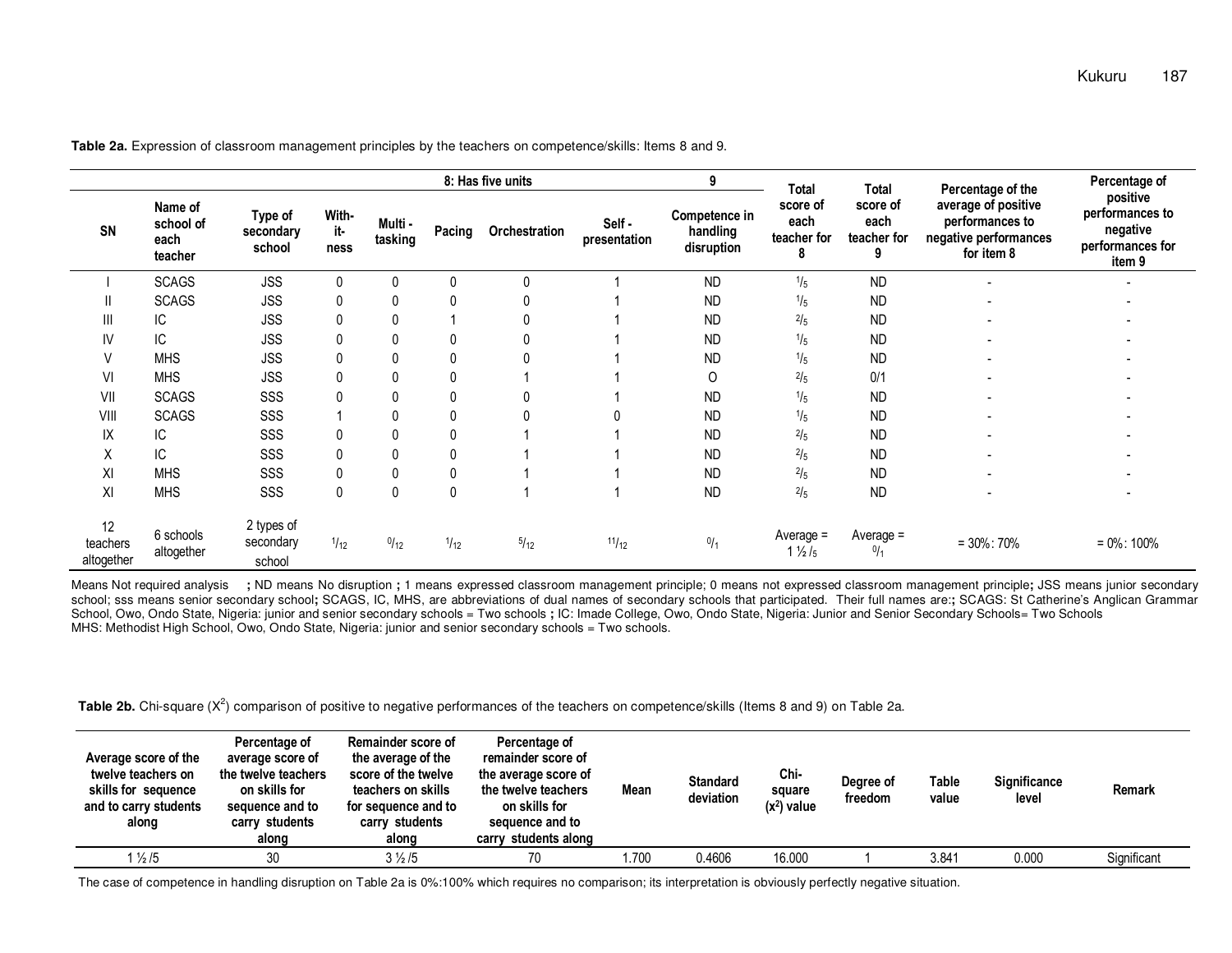| <b>SN</b>                 | Name of<br>school of    | Type of<br>secondary              | Frequency on each Item as expressed<br>by each teacher |          |          |          |    |              |          | Total score of<br>each teacher on | Percentage of the average of<br>positive performances to negative | Percentage of total<br>score of each teacher | Remark on percentage of<br>total score of each                                              |  |
|---------------------------|-------------------------|-----------------------------------|--------------------------------------------------------|----------|----------|----------|----|--------------|----------|-----------------------------------|-------------------------------------------------------------------|----------------------------------------------|---------------------------------------------------------------------------------------------|--|
|                           | each teacher            | school                            | 10 <sup>°</sup>                                        | 11       | 12       | 13       | 14 | 15           | 16       | the seven items                   | performances of all the twelve<br>teachers                        | on the seven items                           | teacher on the seven<br>items                                                               |  |
|                           | <b>SCAGS</b>            | <b>JSS</b>                        |                                                        |          |          |          |    |              |          | 2/7                               |                                                                   | 28.6                                         | Failed                                                                                      |  |
|                           | <b>SCAGS</b>            | <b>JSS</b>                        |                                                        |          | 0        | $\Omega$ | 0  | 0            |          | 0/7                               |                                                                   | 0                                            | Failed                                                                                      |  |
| ш                         | IC.                     | <b>JSS</b>                        | 3                                                      |          | $\Omega$ | 2        | 6  |              |          | 5/7                               |                                                                   | 71.42                                        | Passed                                                                                      |  |
| IV                        | IС                      | <b>JSS</b>                        | $\mathbf{0}$                                           |          | $\Omega$ | $\Omega$ | 0  | 0            |          | 0/7                               |                                                                   |                                              | Failed                                                                                      |  |
| V                         | <b>MHS</b>              | <b>JSS</b>                        | $\mathbf{0}$                                           | 0        | $\Omega$ | $\Omega$ | 0  | $\mathbf{0}$ |          | 0/7                               |                                                                   |                                              | Failed                                                                                      |  |
| VI                        | <b>MHS</b>              | <b>JSS</b>                        | $\mathbf{0}$                                           | 0        | 0        | $\Omega$ | 3  |              |          | 2/7                               |                                                                   | 28.6                                         | Failed                                                                                      |  |
| VII                       | <b>SCAGS</b>            | SSS                               | $\Omega$                                               | $\Omega$ | $\Omega$ | $\Omega$ |    | 0            |          | 1/7                               |                                                                   | 14.3                                         | Failed                                                                                      |  |
| VIII                      | <b>SCAGS</b>            | SSS                               |                                                        |          | 2        | $\Omega$ | 0  | $\mathbf{0}$ |          | 3/7                               |                                                                   | 42.9                                         | Passed                                                                                      |  |
| IX                        | IС                      | SSS                               |                                                        |          | $\Omega$ | $\Omega$ | 2  |              |          | 3/7                               |                                                                   | 42.9                                         | Passed                                                                                      |  |
| $\checkmark$<br>v         | IC.                     | SSS                               | $\mathfrak{p}$                                         | 0        | $\Omega$ | $\Omega$ | 0  | $\mathbf{0}$ |          | 1/7                               |                                                                   | 14.3                                         | Failed                                                                                      |  |
| XI                        | <b>MHS</b>              | SSS                               | $\mathbf{0}$                                           | $\Omega$ | $\Omega$ | $\Omega$ | 0  | $\Omega$     |          | 0/7                               |                                                                   |                                              | Failed                                                                                      |  |
| XII                       | <b>MHS</b>              | SSS                               | $\Omega$                                               | $\Omega$ | $\Omega$ | $\Omega$ | U  |              | $\Omega$ | 1/7                               |                                                                   | 14.3                                         | Failed                                                                                      |  |
| 12 teachers<br>altogether | 6 schools<br>altogether | 2 types of<br>secondary<br>school |                                                        |          |          | 3        | 12 | 6            | 2        | Average = $1\frac{1}{2}$ /7       | 21% :79%                                                          |                                              | Number of teacher s that passed = $3 = 25%$ ; number<br>of teachers that failed = $9 = 75%$ |  |

Table 3a. Expression of classroom management principles by the teachers on teacher-learners' inter-actions (Items 10 to 16).

Means not required analysis; all figures on items 10 to 16 show frequency on each item as expressed by each teacher; the totals do not imply frequency but expression of a principle at all.; JSS means iunior secondary schoo junior secondary school; SSS means senior secondary school; SCAGS, IC, MHS, are abbreviations of dual names of secondary schools that participated. Their full names are: SCAGS: Catherine's Anglican Grammar School, Owo, Ondo State, Nigeria; IC: Imade College, Owo, Ondo State, Nigeria; MHS: Methodist High School, Owo, Ondo State, Nigeria.

Table 3b. Chi-square (x<sup>2</sup>) comparison of positive to negative performances of the teachers on classroom management principles which focus on teacher learners' inter-actions on Table 3a.

| Average score of the<br>twelve teachers on<br>principles which focus on<br>teacher-learners' inter-<br>actions | Percentage of average<br>score of the twelve<br>teachers on teacher-<br>learners' inter-action | Remainder score of the<br>average of the score of the<br>twelve teachers on<br>teacher-learners' inter-<br>action | Percentage of remainder of<br>the average score of the<br>twelve teachers on teacher-<br>learners' inter-actions | <b>Mean</b> | <b>Standard</b><br>deviation | Chi-<br>square<br>$(X^2)$<br>value | Degree of<br>freedom | Table<br>value | <b>Significance</b><br>level | Remark      |
|----------------------------------------------------------------------------------------------------------------|------------------------------------------------------------------------------------------------|-------------------------------------------------------------------------------------------------------------------|------------------------------------------------------------------------------------------------------------------|-------------|------------------------------|------------------------------------|----------------------|----------------|------------------------------|-------------|
| $\frac{1}{2}$ /7                                                                                               |                                                                                                | $5\frac{1}{2}$ /7                                                                                                 | 79                                                                                                               | .790        | 0.4094                       | 33.640                             |                      | 3.841          | 0.000                        | Significant |

should make classrooms self-contained by equipping them with required materials. Such equipment will serve as motivation for both teacher and learners and enhance classroom

management.

 2) Joint agreement between staff and students on rules and regulations to manage classroom is a reasonable, civilized, and democratic disposition.

Principals of secondary schools should begin to adjust.

 3) During pre-service preparation/training, teachers in the universities and colleges of education need to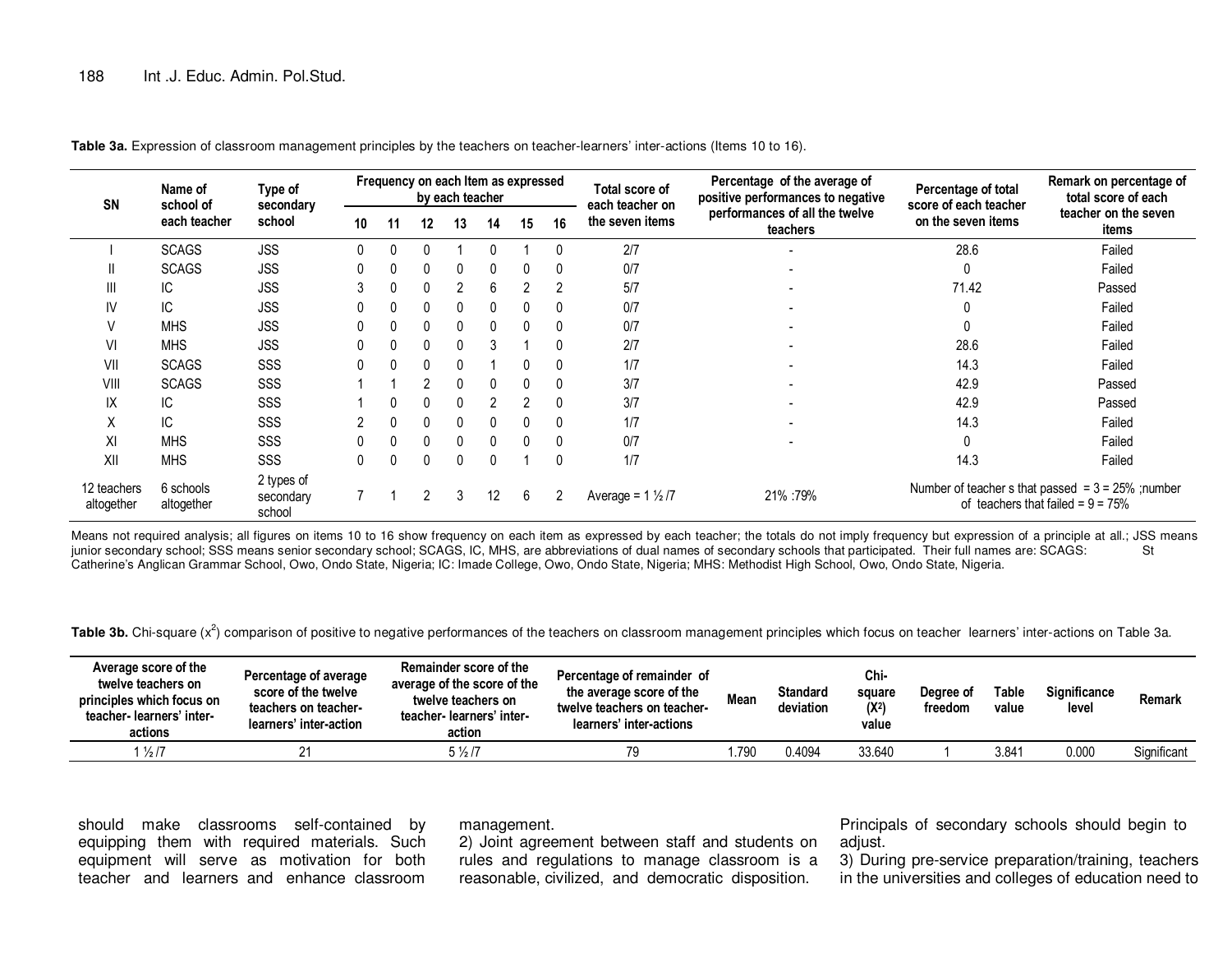**Table 3c.** Chi-square (x<sup>2</sup>) comparison on classroom management principles which focus on teacher-learners' inter-actions: cyclic process (items 10 to 16): performance at minimum pass level (40% and above) on Table 3a.

| <b>Proportion of teachers</b><br>that passed | <b>Percentage of teachers</b><br>that passed | Proportion of<br>teachers that failed | Percentage of<br>teachers that failed | Mean | Standard<br>deviation | Chi-sauare<br>$(x^2)$ value | Degree of<br>treedom | <b>Table</b><br>value | Significance<br>leve | Remark                  |
|----------------------------------------------|----------------------------------------------|---------------------------------------|---------------------------------------|------|-----------------------|-----------------------------|----------------------|-----------------------|----------------------|-------------------------|
| 3/12                                         | ~-                                           | Q/1<br>JI 14                          |                                       |      | ).435                 | OF OOL<br>20.UU             |                      | 3.84 <sup>4</sup>     | 0.00                 | $\cdots$<br>significant |

Table 3d. Chi-square (x<sup>2</sup>) comparison on classroom management principles which focus on teacher-learners' inter-actions: cyclic process (items 10 to 16): performance at credit level (60% and above) on Table 3a.

| <b>Proportion of</b><br>teachers that score<br>60% and above | Percentage of proportion<br>teachers that scored 60%<br>and above | Proportion of<br>teachers that scored<br>59% and below | Percentage of proportion<br>of teachers that scored<br>59% and below | Mean  | <b>Standard</b><br>deviation | Chi-Sauare<br>$(X^2)$ value | Dearee of<br>treedom | Table<br>value | <b>Significance</b><br>level | <b>Remark</b> |
|--------------------------------------------------------------|-------------------------------------------------------------------|--------------------------------------------------------|----------------------------------------------------------------------|-------|------------------------------|-----------------------------|----------------------|----------------|------------------------------|---------------|
| 1/12                                                         |                                                                   | 11/12                                                  | ັບ∠                                                                  | 08. ا | 0.273                        | 70.560                      |                      | 3.84           | .000                         | significant   |

stress the vitality of classroom management to student teachers. That emphasis appears lacking following the result of this research. Another clue is that a university teacher around the population of this research erroneously referred to classroom management principles, in a lesson preparation, as irrelevant.

 4) Teachers should not allow laziness or nonchallant attitude to deprive them from using the numerous educational media to facilitate effective teaching. If electronic media are expensive to some schools, simple real objects, maps, drawings on cardboard, demonstrations/drama using the learners including sketches on boards, would reduce boredom, enhance interest of learners to facilitate classroom management and effective teaching.

 5) This research was conducted in one out of thirty six states (besides the Federal Capital Territory) of Nigeria. Even in that state, Ondo, only a limited population was covered. So, this research could be carried out in other parts of Nigeria.

 6) More specialized research may be conducted on each of the three segments identified in the major instrument, namely, material or space use or order (physical arrangement); teachers' competence/skills; and teacher-learners' interactions on classroom management, for more critical evidences and analyses.

#### **REFERENCES**

- Akande MO (2002). The Theory and Practice of Professional Teaching, Lagos, Nigeria: Ekamag Publishers.
- Alvey E (Jr.) (2006). Teaching, Encyclopedia Americana.
- Ayeni JO (2007). Perspectives to improving teacher education, J. Educ. Res. Pol., 2(4): 41-46.
- Biggs J (2003). Teaching for Quality Learning at University, Burkingham: The Society for Research into Higher Education and Open University Press.
- Cohen L, Minion L (1992). A Guide to Teaching Practice, London: Routledge.
- Elliot J, Bolden D (2009). The Importance of ae 'withitness' for behaviour management, Behaviour for Learning, Elliot 6 wmv-59218kb, Downloaded video (wmv), Retrieved from internet: Google Search using Evertson and Winstein(2006).
- Evertson CM, Weinstein C (2006). Handbook of Classroom Management: Research, Practice and Contemporary Issues, London: Lawrence Elbaum Publishers: Google Search.
- Federal Republic of Nigeria (FRN) (2004) National Policy on Education. NERDC Press: Lagos, Nigeria.
- Federal Street Press (2006) Webster's New Explorer Encyclopedic Dictionary, Springfield, Massachusetts: Federal Street Press.
- Geddes and Grosset (2003) Webster's Universal Dictionary & Thesaurus, Scotland, UK: Geddes & Grosset.
- Kratochwill, T (2008 or beyond) Classroom management, http://www.apaorg/education/k12/classroom management. aspxH, Google Search using Evertson and Weinstein (2006).
- Kukuru JD (1999). The effects of cooperative and competitive teaching strategies on cognitive performance. Ph.D. Thesis of the University of Lagos, Lagos, Nigeria.
- Kukuru JD (2003). The role of teaching trainees class management in practice teaching, Ife J. Theory Res. Educ. (IJOTRE), 7(2): 113-124.
- Leaman L (2006). Classroom Confidential: Hints and Tips from an Insider. London and New York: Continuum International Publishing Company.
- Mager RF (1991) .Making Instruction Work, Kogan Page, Lake Publishing Company.
- Marland M (2002). The Craft of the Classroom, Oxford: Heinemann Educational Publishers.
- Martin RC, Ross M (2000). The World Book Dictionary, Chicago, Danbury, Connecticut.
- Marzano R (2007). Establishing classroom rules and procedures. Audio Script from The Art and Science of Teaching, Chapter 6, Google Search using Evertson and Weinstein (2006).
- McNergney RF, McNergney JM (2007). Education: The Practice and Profession of Teaching, Pearson, Allyn and Bacon.